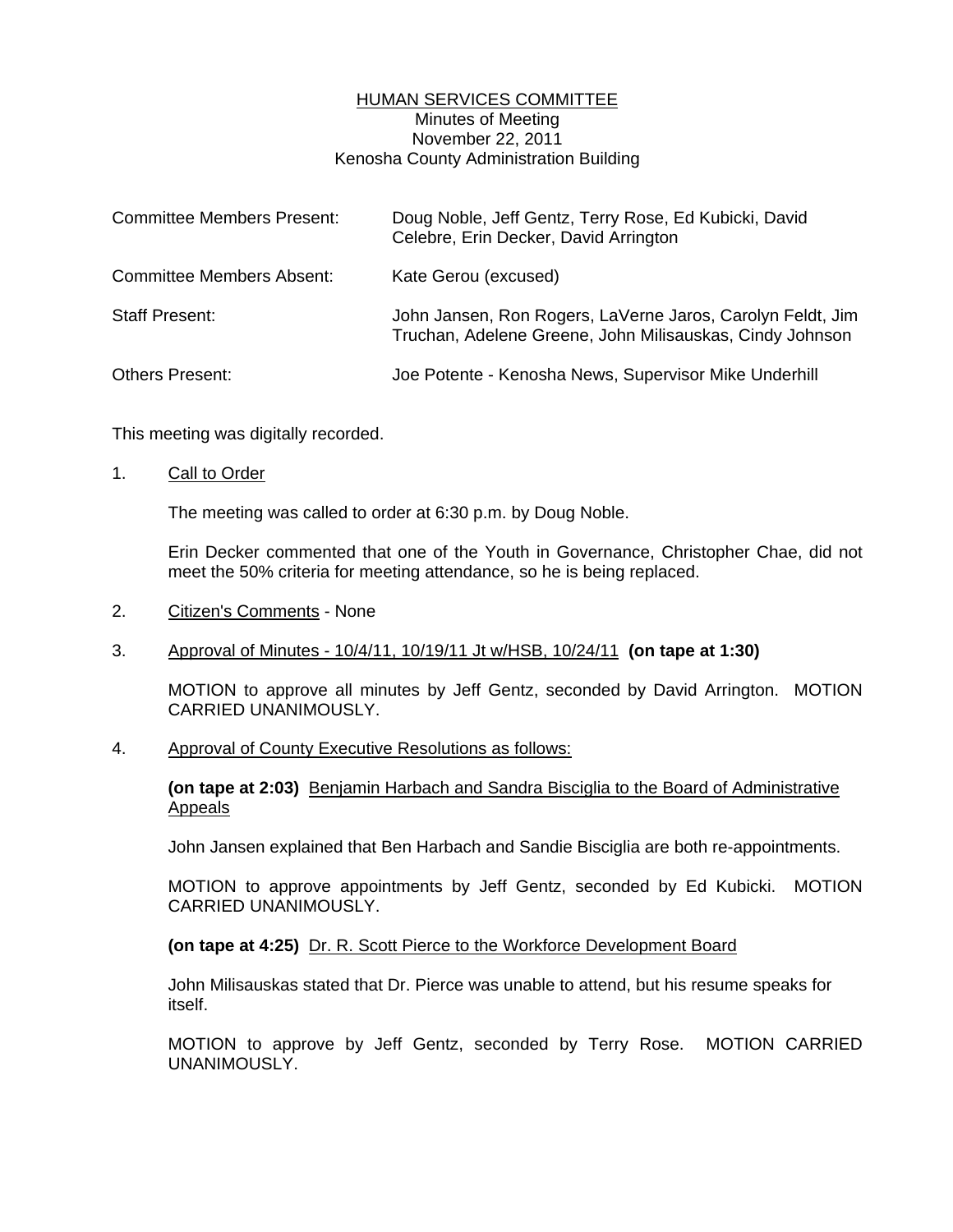# **(on tape at 5:40)** Supervisor Michael Underhill to the Commission on Aging

LaVerne Jaros spoke on behalf of Supervisor Underhill, who was in attendance.

 MOTION to approve by Ed Kubicki, seconded by Terry Rose. MOTION CARRIED UNANIMOUSLY.

# 5. Review of 2012 DHS Contracts **(on tape at 7:15)**

 John Jansen stated that the 2011 County Budget Resolution required that DHS provide an overview to our oversight committees on our contracts and their contract outcomes. Mr. Jansen reviewed the Recap listing of all division contracts, adding that these contracts were approved through our budget process. This contract listing has also been e-mailed to all County Board Supervisors.

 Doug Noble asked how many Andrea & Orendorff employees there were. Mr. Jansen said he would get back to him with that information.

# 6. Report on Contract Outcomes **(on tape at 32:05)**

John Jansen stated that these are 2010 outcomes.

**(on tape at 33:10)** LaVerne Jaros and Carolyn Feldt reviewed DADS contract outcomes of #7, KAC Benefit Assistance for the Developmentally or Physically Disabled, and #8, KAFASI, Benefit Assistance to Persons over age 60. **(on tape at 39:29)** Jim Truchan reviewed contract #19 and distributed a 2010 Outcome Summary Report on the CSP and CCS Programs.

**(on tape at 45:38)** Ron Rogers reviewed the outcomes of #5, the CIP Intensive Supervision Youth Competency Program, #13, KAFASI Family Preservation program, and #3 CSSW Supervised Visitation.

**(on tape at 1:02:00)** Adelene Greene distributed a flyer and reviewed #4, the Goodwill contract, which is the largest contract in DWD.

### 7. Such Other Business as Authorized by Law **(on tape at 1:19:00)**

 John Jansen stated that an update on the Brookside Admissions Coordinator position would be on the next meeting agenda, as well as an update on the IM Consortium.

 Doug Noble said there would be "no" December meeting. The next meeting will be held on January 24, 2012.

#### 8. Committee Members Comments **(on tape at 1:20:24)**

Erin Decker asked if there was an update on Racine's fraud investigation resolution.